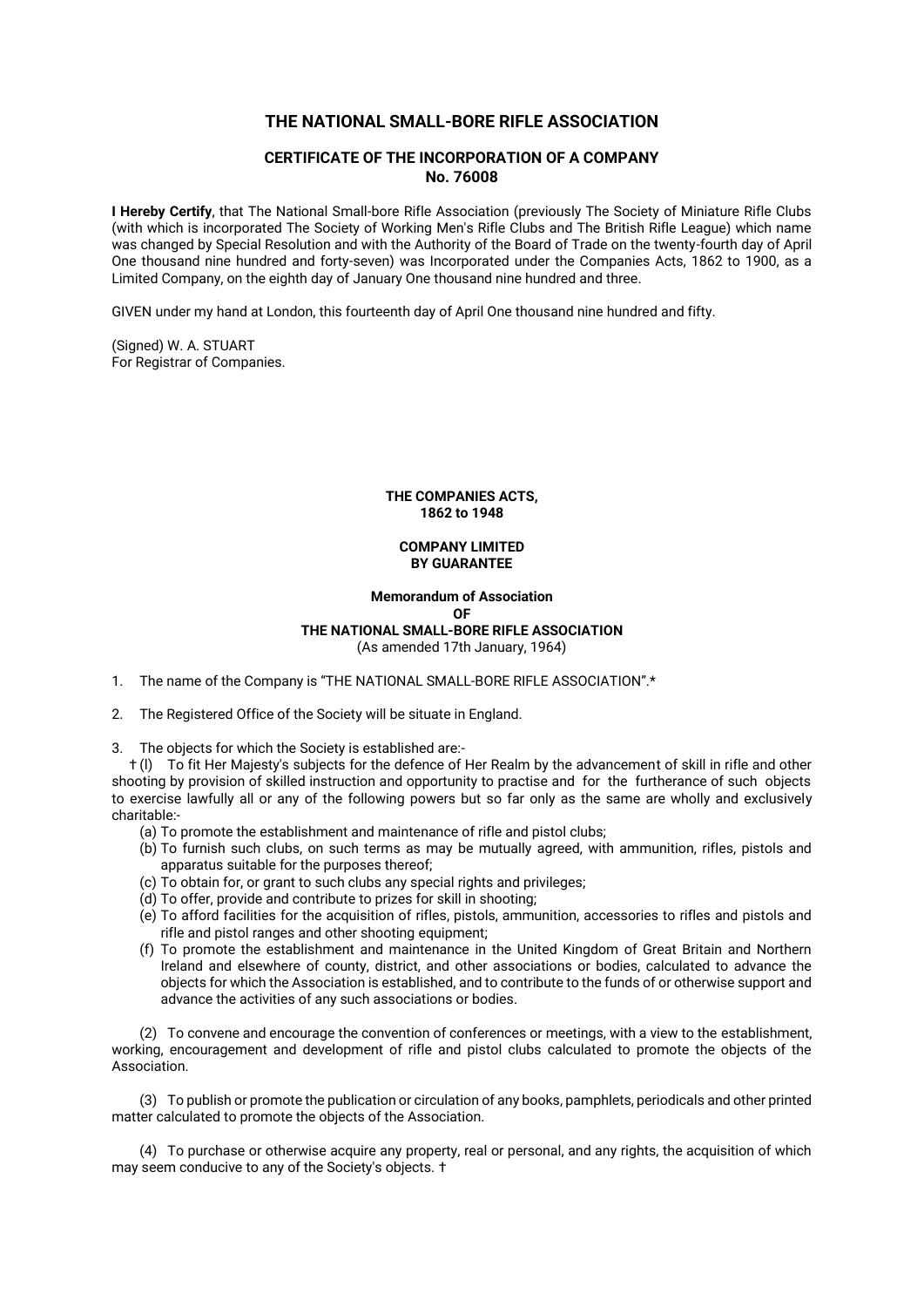(5) To borrow or raise money on such terms and on such securities as may seem expedient.

(6) To obtain money by subscript-ion, contribution, donation, bequest or otherwise, and to accumulate funds so far as may seem expedient.

(7) To sell, exchange, lease, deal with or otherwise dispose of any of the property and rights for the time being of the Society.

(8) To do all such other lawful things as are conducive to any of the above objects. †

Provided that in case the Society shall take or hold any property subject to the jurisdiction of the Charity Commissioners for England and Wales, the Society shall not sell, mortgage, charge or lease the same without such consent as may be required by law, and as regards any such property the Managers or Trustees of the Society shall be chargeable for such property as may come into their hands, and shall be answerable and accountable for their own acts, receipts, neglects and defaults, and for the due administration of such property in such manner and to the same extent as they would as such Managers or Trustees have been if no incorporation had been effected, and the incorporation of the Association shall not diminish or impair any control or authority exercisable by the Chancery Division or the Charity Commissioners over such Managers or Trustees, but they shall as regards any such property be subject jointly and separately to such control and authority as if the Society were not incorporated. In case the Society shall take or hold any property which may be subject to any trusts, the Association shall only deal with the same in such manner as allowed by law, having regard to such trusts, calculated to promote the objects of the Association.

4. The income and property of the Society, whensoever derived, shall be applied solely towards the promotion of the objects of the Society as set forth in this Memorandum of Association, and no portion thereof shall be paid or transferred directly or indirectly, by way of dividend, bonus or otherwise howsoever, by way of profit to the Members of the Society. Provided that subject to the provisions contained in paragraph 6 hereof, nothing herein contained shall prevent the payment in good faith of remuneration to any officers or servants of the Society, or to any Member thereof, or other person, in return for any services actually rendered to the Society.

5. The fourth paragraph of this Memorandum is a condition on which a licence is granted by the Board of Trade to the Society, in pursuance of section 23 of the Companies Act, 1867.

6. If any Member of the Society pays or receives any dividend bonus or other profit in contravention of the fourth paragraph of this Memorandum, his liability shall be unlimited. Provided further that no member of the Council of Management or Governing Body of the Society shall be appointed to any salaried office or any office paid by fees, and that no remuneration shall be given to any Member of such Council or Governing Body except repayment of out-of-pocket expenses and interest on money lent. If any payment shall be made to any Member in contravention of the provisions of this section, the liability shall be unlimited of any Member who shall receive or make such payment after he has been advised in writing that it is unauthorized. Provided further that this provision shall not apply to any payment to any railway, gas, electric lighting, water, cable or telephone company of which a Member of the Council of Management or Governing Body may be a Member, or any other company in which such Member shall not hold more than one hundredth part of the capital, and such Member shall not be bound to account for any share of profits he may receive in respect of such payment.

7. Every Member of the Society undertakes to contribute to the assets of the Society in the event of the same being wound up during the time that he is a Member, or within one year afterwards, for payment of the debts and liabilities of the Society contracted before the time at which he ceases to be a Member, and of the costs, charges and expenses of winding up the Society, and for the adjustment of the rights of the contributories, amongst themselves, such amount as may be required, not exceeding 5s., or in case of his liability becoming unlimited, such other amount as may be required in pursuance of the last preceding paragraph of this Memorandum.

8. If upon the winding up or dissolution of the Society there remains, after the satisfaction, of all its debts and liabilities, any property whatsoever, the same shall not be paid to or distributed among the Members of the Society, but if and so far as effect can be given to the next provision, shall be given or transferred to some other charitable institution or institutions having objects similar to the objects of the Society and which shall prohibit the distribution of its or their income and property among its or their members to an extent at least as great as is imposed on the Society under or by virtue of Clause 4 hereof such institution or institutions to be determined by the members of the Society at or before the time of dissolution and if and so far as effect cannot be given to such provision, then to some charitable objects. †

9. True accounts shall be kept of the sums of money received and expended by the Society, and the matter in respect of which such receipt and expenditure takes place, and of the property, credits and liabilities of the Society, and subject to any reasonable restrictions as to the time and manner of inspecting the same that may be imposed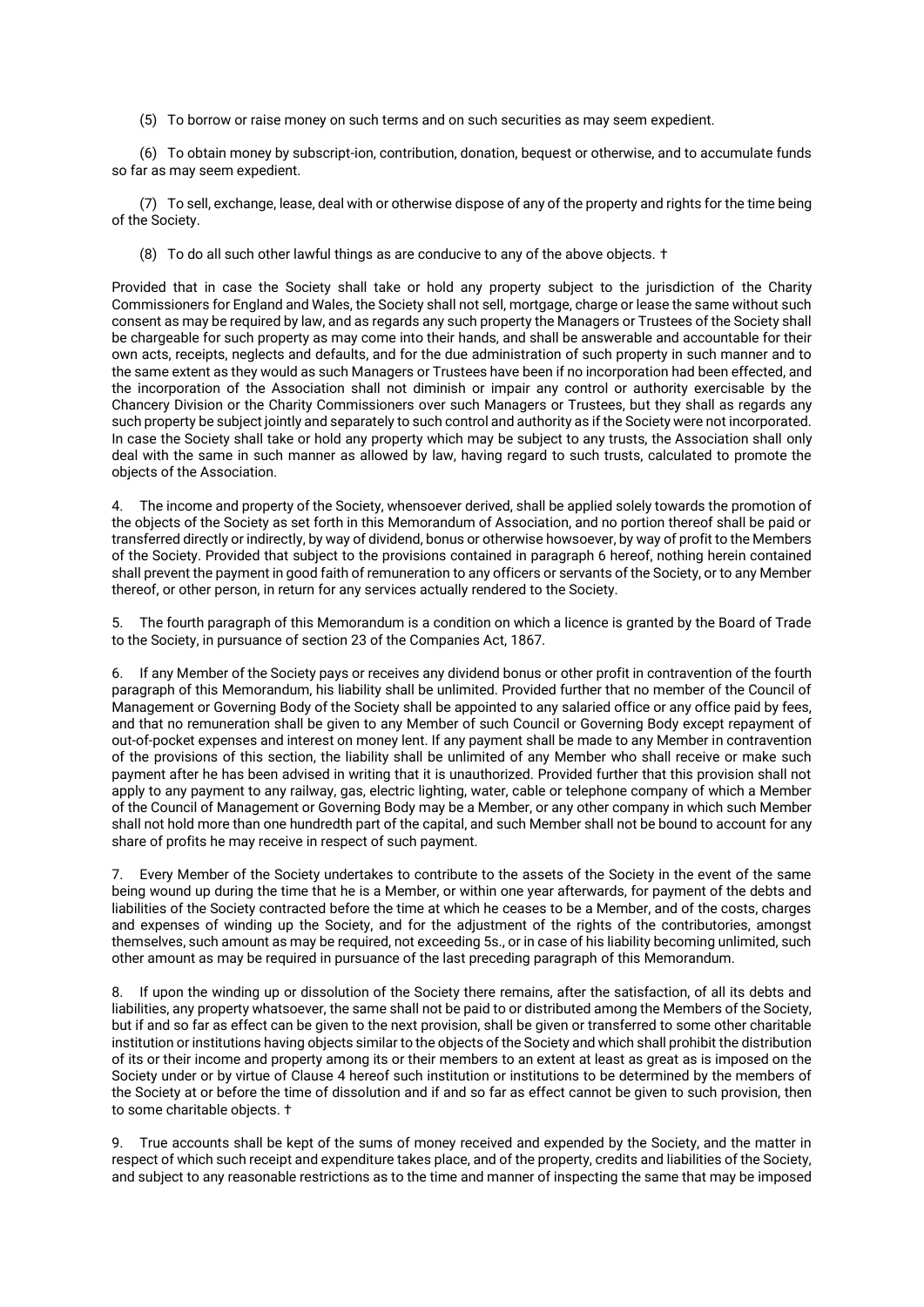in accordance with the regulations of the Society for the time being, shall be open to the inspection of the Members. Once at least in every year the accounts of the Society shall be examined and the correctness of the balance-sheet ascertained by one or more properly qualified Auditor or Auditors.

WE, the several persons whose names and addresses are subscribed, are desirous of being formed into a Society in pursuance of this Memorandum of Association.

NAMES, ADDRESSES AND DESCRIPTIONS OF SUBSCRIBERS

FRED LANCE, Lieutenant-General in the Army. The Laurels, Roehampton, S.W.

DOUGLAS EYRE, Barrister-at-Law, 5, New Square, Lincoln's Inn.

W. BISCOE, Lt.-Genl., U.S. Club, Pall Mall.

CHARLES COLVILLE, Major, Reserve of Officers, Manaton, East Sheen, S.W.

GEORGE H. RANKING, Gentleman, Oxford House, Bethnal Green.

F.S. HAY, Duns Castle, Duns, N.B., Gentleman.

C.E. LUARD, Ightham Knoll, Sevenoaks, Kent, Major-General.

DATED this 18th day of December, 1902.

WITNESS to the Signature of Lieut.-General F. Lance,

FRED F. LANCE, Lieut. 19th Bengal Lancers, The Laurels, Roehampton, S.W.

WITNESS to the remaining Signatures,

H. MARKS, Secretary, 17, Victoria Street, S.W.

\* Name changed by Special Resolution passed 15th May, 1903, confirmed 10th June 1903, from The Society of Working Men's Rifle Clubs to The Society of Miniature Rifle Clubs (with which was amalgamated The Society of Working Men's Rifle Clubs and The British Rifle League) and by Special Resolution, passed 8th March, 1947, from that name to The National Small-bore Rifle Association.

† As amended by Special Resolution passed 17th January, 1964.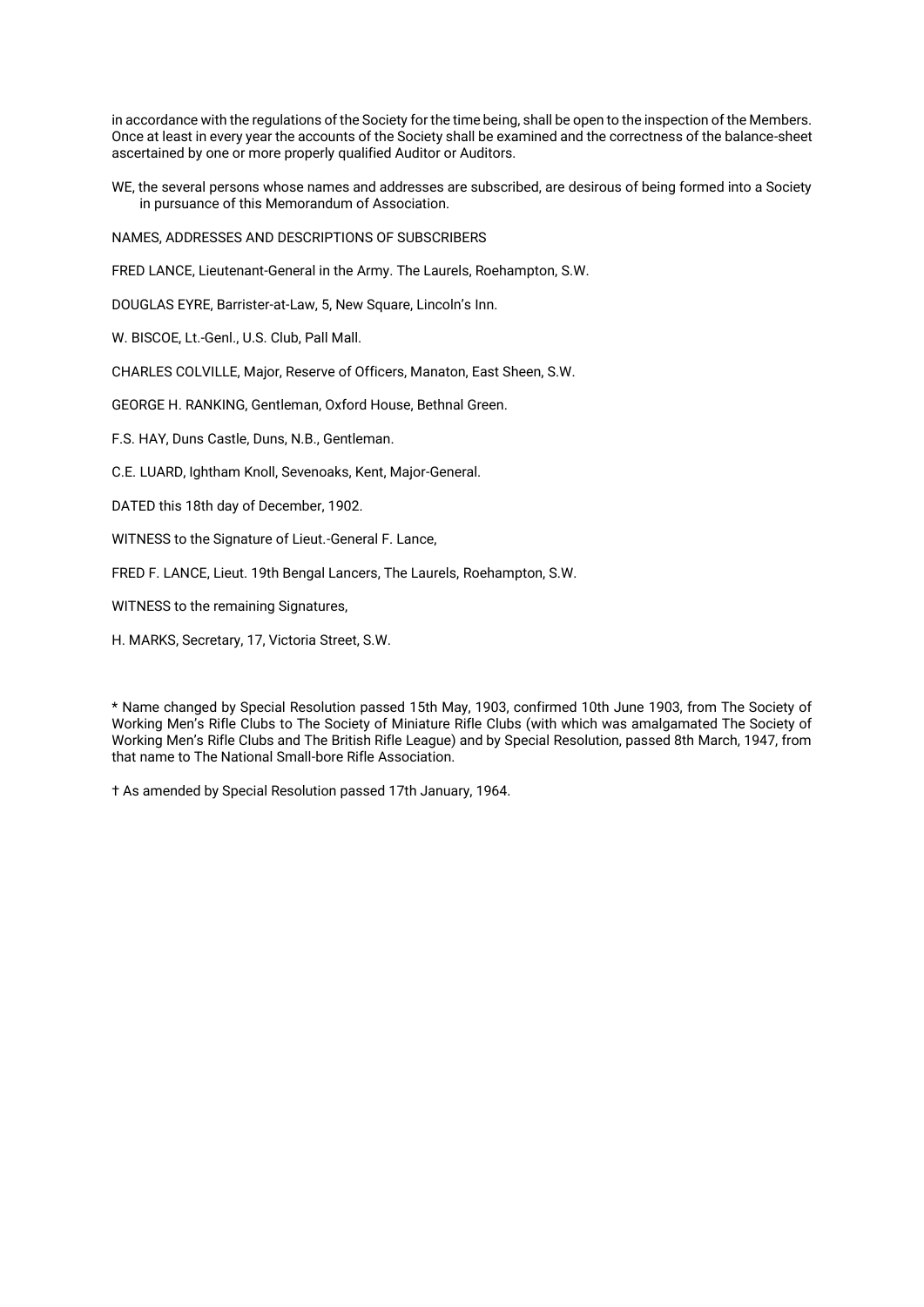**THE COMPANIES ACTS, 1862 TO 1900 AND THE COMPANIES ACT 2006**

#### **COMPANY LIMITED BY GUARANTEE**

**Articles of Association OF**

**THE NATIONAL SMALL-BORE RIFLE ASSOCIATION**

(adopted by Special Resolution passed on 13th July 1985 and amended by Special Resolution passed on 30th April 2022)

#### **PRELIMINARY**

1. In these presents, unless there be something in the subject or context inconsistent therewith: "the Association" means this Company;

"the Statutes" means the Companies Act 1985 and any amendment or re-enactment thereof and any other Act of Parliament or statutory regulations for the time being in force and applicable to the Association;

"month" means calendar month;

"Club" means a club league or association the name of which is entered for the time being in the Register of Affiliated Clubs, Leagues and Associations kept by the Association;

"County Association" means a county or regional association the name of which is entered for the time being in the Register of Affiliated County or Regional Associations kept by the Association;

"electronic platform" means any form of electronic platform, device, system, procedure, method or facility providing a non-physical means of attending and/or participating in a general meeting, including participating in the taking of a vote and/or a poll, which is approved by the Board of Management for the purposes of these Articles;

"The Rifleman" means the official journal of the Association from time to time issued to members of the Association whether known by that title or any subsequent title;

"Shooting Matter" means any matter declared to be so by the Board of Management and referred to the Shooting Council for consideration;

"the old Articles of Association" means the Articles of Association of the Association immediately prior to the adoption of these Articles of Association;

"writing" includes typing, printing, lithography, photography and other modes of representing or reproducing words in a visible form, whether sent or supplied in electronic form or by other means. "Electronic form" has the same meaning as in section 1168 of the Statutes and expressions referring to writing should be construed accordingly;

words or expressions shall bear the same meaning as in the Statutes as at the date on which these Articles or any alteration thereof become binding on the Association;

words importing the singular include the plural number and vice versa;

words importing the masculine gender include the feminine gender; and

words importing persons include corporations.

# **MEMBERSHIP**

2. (A) The members of the Association may be Life Members, Annual Members, Representative Members, Nominated Members and Associate Members. Any person who is, at the date of the adoption of these Articles of Association, a Life Member, Annual Member or Associate Member of the Association shall continue to be a Life Member, Annual Member or Associate Member of the Association as the case may be notwithstanding the adoption of these new Articles of Association. Any person who is, at the date of the adoption of these Articles of Association, a Representative Member of the Association if representative of a Club shall continue to be a Representative Member of the Association but if representative of a County Association shall cease to be a Representative Member of the Association and be deemed to be a Nominated Member of the Association.

(B) An individual may apply to the Board of Management to become a Life Member: no individual shall be admitted as a Life Member unless he shall have paid to the Association a lump sum payment of such an amount as may be fixed for such purpose by the Board of Management from time to time (or such greater amount as the individual desires).

(C) An individual may apply to the Board of Management to become an Annual Member: an Annual Member shall pay to the Association a yearly subscription of such an amount as may be fixed by the Board of Management from time to time.

(D) A Club may apply to the Board of Management for an individual nominated by it to become a Representative Member: the Club shall pay to the Association a yearly affiliation fee of such an amount as may be fixed by the Board of Management from time to time. No Club shall have more than one Representative Member and no individual who is a Representative Member shall be accepted as a Representative Member on the nomination of any other Club. A Representative Member may himself be a Life Member, Annual Member, Nominated Member or Associate Member.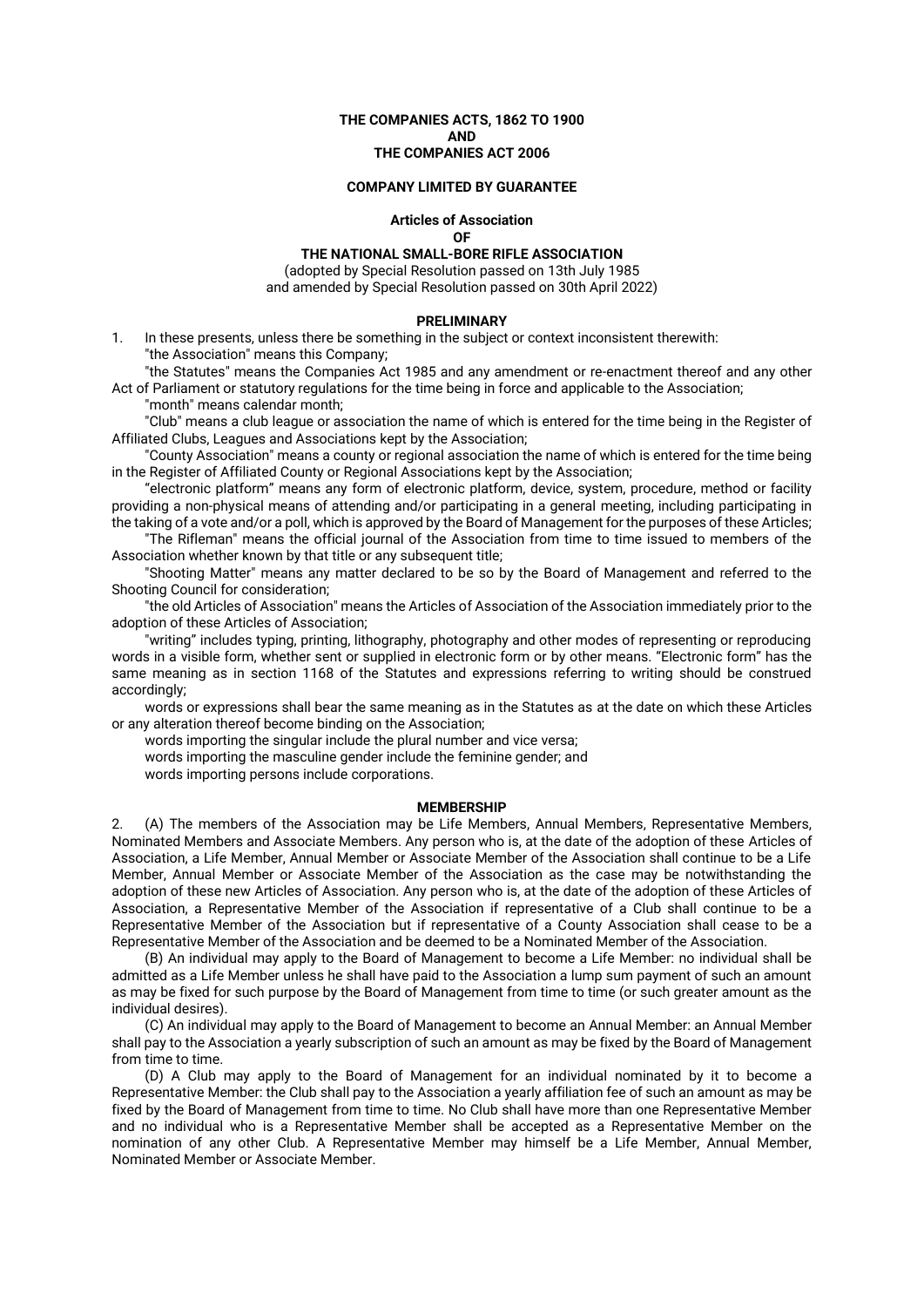(E) A County Association may apply to the Board of Management for an individual nominated by it to become a Nominated Member: the County Association shall pay a yearly affiliation fee of such an amount as may be fixed by the Board of Management from time to time. No County Association shall have more than one Nominated Member and no individual who is a Nominated Member shall be accepted as a Nominated Member on the nomination of any other Association. A Nominated Member may himself be a Life Member, Annual Member, Representative Member or Associate Member.

(F) The Board of Management may admit any person it thinks fit as an Associate Member provided such person has agreed to become an Associate Member: an Associate Member shall pay to the Association a yearly subscription of such an amount as may be fixed by the Board of Management from time to time. An Associate Member shall not be entitled to attend or vote at, or to receive notices of, general meetings of the Association.

3. (A) Membership of the Association shall be personal to the member: no person shall become entitled to be a member of the Association in consequence of any transfer by or the death or bankruptcy of a member.

(B) Membership of the Association shall cease immediately on the death or bankruptcy of a member.

(C) Membership of the Association may be terminated at any time by a member by notice in writing to the Association and, in addition, in the case of a Representative Member and a Nominated Member by notice in writing to the Association withdrawing his nomination and by the Board of Management by notice in writing to a member.

4. Any application or nomination for membership or termination of membership shall be in writing in any usual or common form or any other form which the Board of Management may approve.

5. The Board of Management may, in its absolute discretion and without assigning any reason therefore, decline to accept any application or nomination for membership and may, subject to the provisions of the Articles but otherwise in its absolute discretion and without assigning any reason therefore, accept any application or nomination for membership on such terms and conditions as it may think fit.

# **GENERAL MEETINGS**

6. (A) Annual General Meetings of the Association shall be held as required by the Statutes. (B) All general meetings of the Association other than Annual General Meetings shall be called Extraordinary General Meetings.

7. The Board of Management may, whenever it thinks fit, convene an Extraordinary General Meeting and shall convene an Extraordinary General Meeting if so required in writing by not less than one hundred members or by a resolution passed at a meeting of the Shooting Council (the notice for which specified the intent to propose such a resolution and the matters to be dealt with at the Extraordinary General Meeting) by a majority of the members of the Shooting Council: the provisions of the Statutes relating to the convening of extraordinary general meetings on requisition shall apply to every such requisition and to every meeting so requisitioned.

8. Save as provided by Article 7 or by the Statutes, no general meetings shall be held except those convened by the Board of Management.

9. (A) Any general meeting may be held at the discretion of the Board of Management as a virtual meeting, where all participants take part via an electronic platform, or a hybrid meeting, where some participants are personally present at the time and place designated and others take part via an electronic platform, as an alternative to a physical meeting where all participants must be personally present at the time and place designated.

(B) An Annual General Meeting and a general meeting called to pass a special resolution shall be convened by not less than twenty-one clear days notice in writing and any other general meeting shall be convened by not less than fourteen clear days notice in writing. Such notice of the meeting shall be given to all the members and to the Auditors and shall specify the general nature of the business to be transacted and the place, day and hour of the meeting for those who will attend in person and the means of attending electronically for those unable to attend in person. Such notice may be given in any manner authorised by these Articles. The accidental omission to give notice of any meeting to, or the non-receipt of any such notice by, any person entitled to receive the same shall not invalidate the proceedings at the meeting.

(C) The Board of Management may make any arrangement or impose any restriction which it considers appropriate in order to ensure the identification of those participating in a general meeting, whether in person or via an electronic platform, and the security of the associated electronic communications. Any such arrangement or restriction must, in the opinion of the Board of Management, be proportionate to achieving the objectives of these Articles.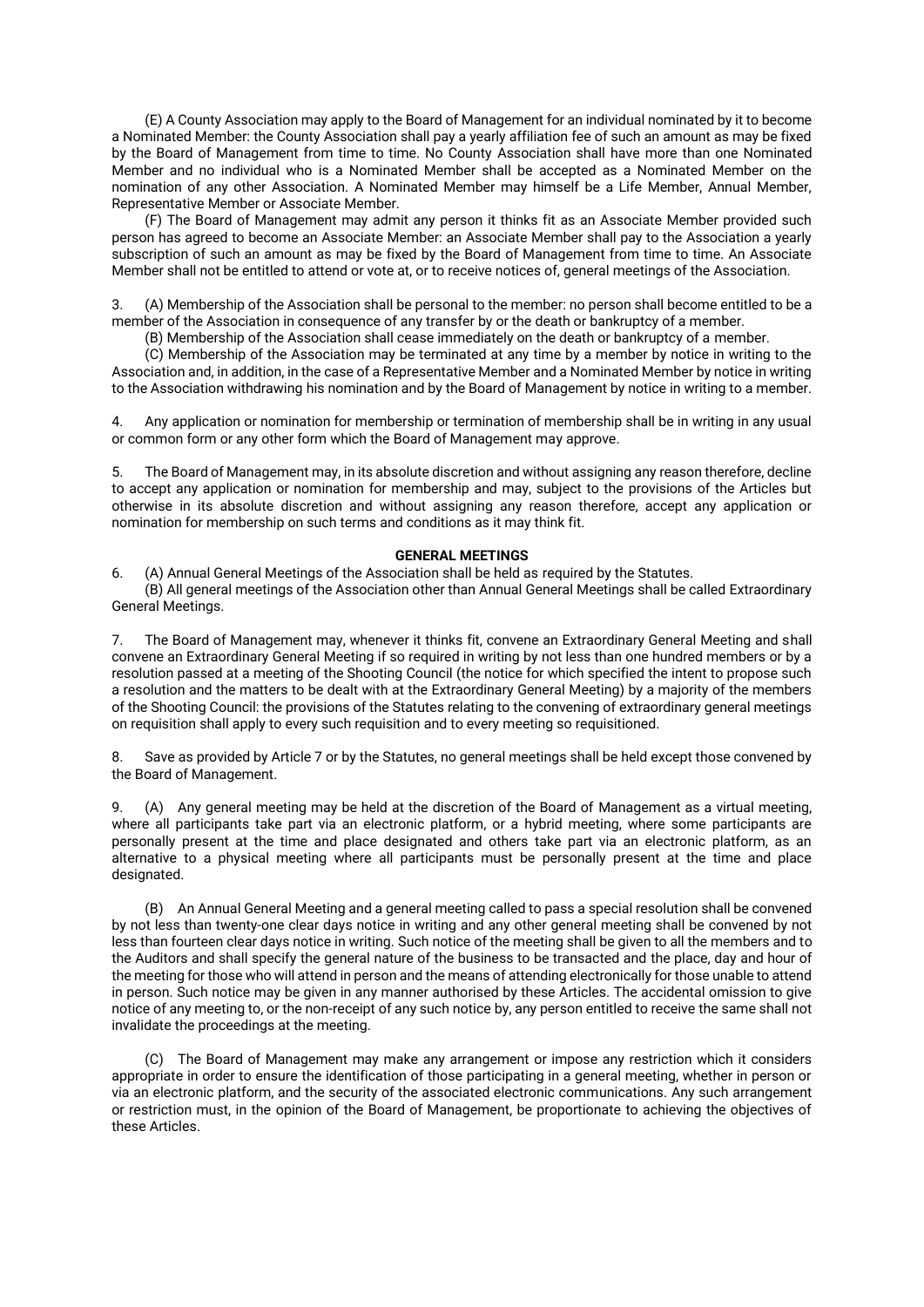# **PROCEEDINGS AT GENERAL MEETINGS**

10. The business of an Annual General Meeting shall be to receive and consider the Annual Report of the Board of Management, the Accounts of the Association and Report of the Auditors, to elect members to the Board of Management, to appoint Auditors and to fix their remuneration, and to transact any other business which may be transacted at an Annual General Meeting.

11. Subject to the Statutes, no resolution shall be proposed or passed at any Annual General Meeting affecting any matter which the Board of Management has declared to be a Shooting Matter and which has been referred to the Shooting Council for consideration, unless the Board of Management shall have previously decided that the resolution should be proposed and have given notice of that decision when specifying the place, day and hour of the meeting.

12. No allocation of the funds of the Association contrary to that proposed by the Board of Management shall be made at any general meeting unless the same is carried by a majority of not less than four- fifths of the total votes cast at the meeting.

13. Subject as hereinafter provided, ten members shall be a quorum for a physical general meeting. A member who participates via an electronic platform shall be counted in the quorum of a virtual or hybrid meeting. No business shall be transacted at any general meeting unless a quorum is present.

14. If within half-an-hour after the time appointed for the meeting a quorum is not present, the meeting shall stand adjourned to the same day in the next week at the same time and place, and if at such adjourned meeting a quorum is not present any five members who are personally present shall be a quorum.

15. The President of the Association, or in his absence or if he is unwilling to act, the Chairman of the Association, or, in his absence or if he is unwilling to act, one of the Vice-Chairmen of the Association, shall be entitled to take the chair at every general meeting. If at any meeting within fifteen minutes after the time appointed for holding the same no such person shall be present and willing to take the chair, the members personally present shall choose another member of the Board of Management as Chairman; and if no member of the Board of Management be present, or if all the members of the Board of Management present decline to take the chair, then the meeting shall choose one of the members of the Association to be chairman of the meeting.

16. Every question submitted to a Meeting shall be decided by a show of hands, unless before or on the declaration of the result of the show of hands, a poll is demanded by the Chairman or by at least one member present and entitled to vote. In the case of an equality of votes, whether on a show of hands or on a poll, the Chairman of the meeting shall have a casting vote in addition to the vote or votes to which he may be entitled.

17. At any general meeting, unless a poll is demanded, a declaration by the Chairman that a resolution has been carried or carried by a particular majority, or lost or not carried by a particular majority, and an entry made to that effect in the book of proceedings of the Association, shall be conclusive evidence of the fact, without proof of the number or proportion of the votes recorded in favour of or against such resolution. If a poll is demanded it shall be taken in such manner as the Chairman directs, and the result of the poll shall be deemed to be the resolution of the meeting at which the poll was demanded. The demand for a poll shall not prevent the continuance of the meeting for the transaction of any business other than the question upon which the poll has been demanded.

18. (A) The Chairman of a general meeting may with the consent of the meeting and if so directed by the meeting adjourn the meeting from time to time and from place to place, but no business shall be transacted at any adjourned meeting other than the business left unfinished at the meeting from which the adjournment took place.

(B) If it appears to the Chairman of a general meeting run as a virtual or a hybrid meeting that the electronic platform has become inadequate for the purposes of running the meeting, then the Chairman may, without having to seek the consent of the meeting given that this may not be practicable in the circumstances, exercise his rights to manage the meeting to pause, interrupt or adjourn the general meeting. All business conducted at that general meeting up to the time of that adjournment shall be valid. The provisions of Article 18(A) shall apply to that adjournment.

# **VOTES OF MEMBERS**

19. (A) On a show of hands every member present and entitled to vote shall have one vote only.

(B) On a poll every Life Member shall have one vote, every Annual Member one vote, every Representative Member one vote (which shall be additional to any vote he may have as a Life Member or Annual Member), and every Nominated Member ten votes (which shall be additional to any votes he may have as a Life Member, Annual Member or Representative Member). On a poll votes may be given either personally or by proxy.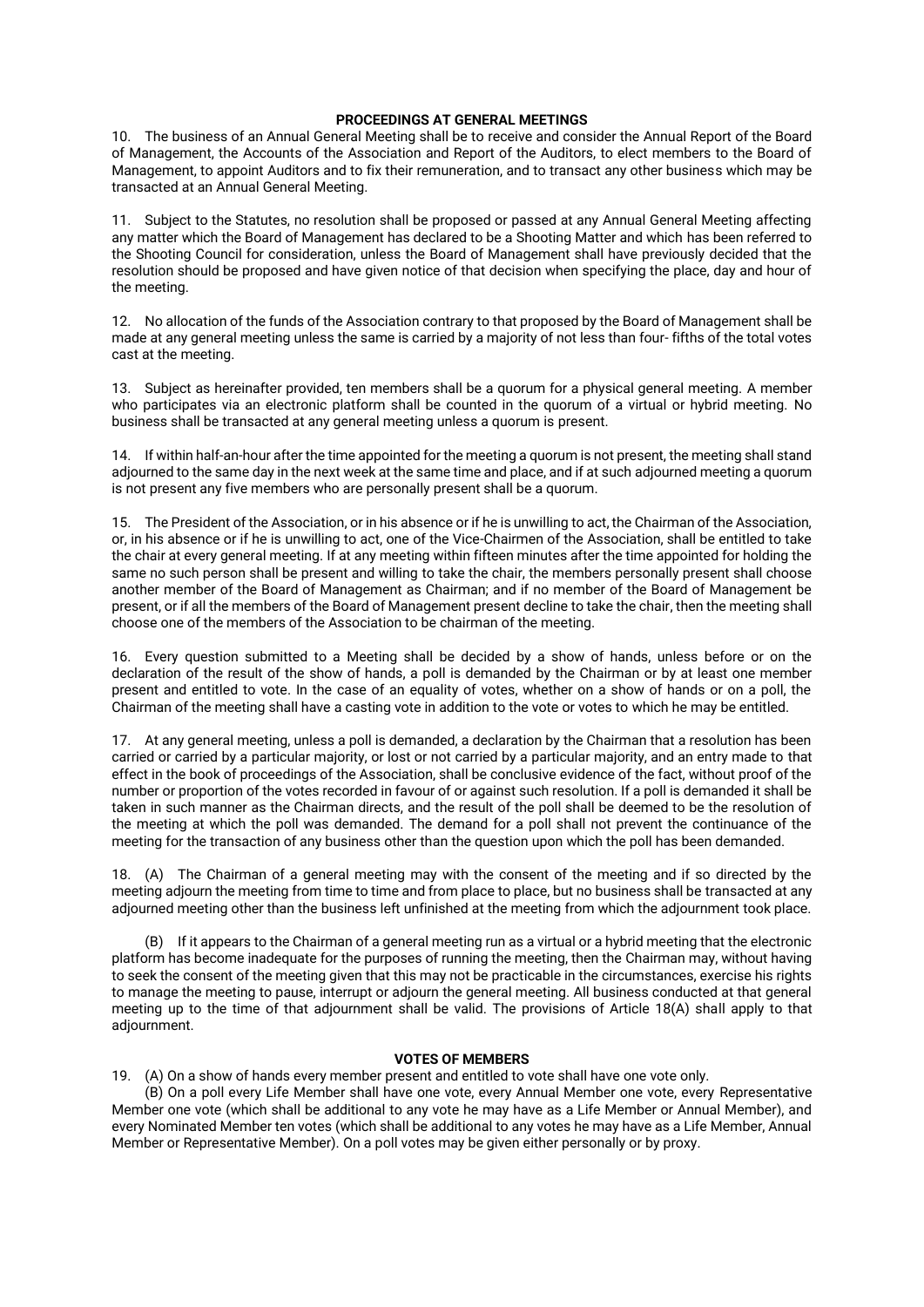20. (A) A member entitled to attend and vote at a meeting shall be entitled to appoint another member as his proxy to attend and vote on his behalf on any matter for which a poll is demanded but not otherwise.

(B) The instrument appointing a proxy shall be signed by or on behalf of the appointing member.

(C) The instrument appointing a proxy, and any authority under which it is executed or a copy certified notarially or in some other way approved by the Board of Management, shall be deposited at the registered office of the Association, or at such other place within the United Kingdom as is specified in the Notice convening the meeting or in any instrument of proxy sent out by the Association in relation to the meeting, not later than 10 a.m. on the day before that for the holding of the meeting or adjourned meeting at which the person named in the instrument proposes to vote or, in the case of a poll, not later than 10 a.m. on the day before the day appointed for the taking of the poll, and in default the instrument of proxy shall be invalid.

(D) An instrument appointing a proxy shall be in the following form or a form as near thereto as circumstances admit:

"The National Small-Bore Rifle Association

I of, in the county of

being a [ + ] member of the above-named company, hereby appoint\*

of

, or failing him the Chairman of the meeting as my proxy to vote for me on my behalf at the [annual or extraordinary, as the case may be] general meeting of the company, to be held on the day of 19, and at any adjournment thereof.

Please indicate with a X in the appropriate space below how you wish your votes to be cast. If no such indication is given the proxy may vote as he thinks fit or abstain from voting

For Against

Resolution No.

Resolution No. Signed this day of Signature ..................................................

+ insert Life, Annual, Representative, Nominated as applicable

\* Unless you insert the proxy's name in the space provided you will be deemed to have appointed the Chairman of the meeting."

(E) Deposit of an instrument of proxy with the Association shall not preclude a member from attending and voting at the meeting or at any adjournment thereof.

(F) A vote given in accordance with the terms of an instrument of proxy shall be valid notwithstanding the previous death or insanity of the appointing member or the revocation of the proxy, provided that no information in writing of such death, insanity or revocation shall have been received by the Association at its registered office at least one hour before the commencement of the meeting or adjourned meeting or (in the case of a poll taken otherwise than on the same day as the meeting or adjourned meeting) the time appointed for the taking of the poll.

(G) No objection shall be raised as to the admissibility of any vote except at the meeting or adjourned meeting at which the vote objected to is taken or tendered, and every vote not disallowed at such meeting shall be valid for all purposes. Any objection made in due time shall be referred to the Chairman whose decision shall be final and conclusive.

# **PRESIDENT AND VICE-PRESIDENTS**

21. The Shooting Council may appoint a President of the Association who may at any time by notice in writing to the Association resign the office.

22. The Shooting Council may appoint any number of Vice-Presidents of the Association. The Vice-Presidents of the Association shall be elected annually by the Shooting Council not later than 14th May in each year and shall assume office at the beginning of the first meeting of the Shooting Council after the 31st May following and shall be entitled to continue in office (subject to Article 23) until immediately before the first meeting of the Shooting Council after 31st May in the next year and shall be eligible for re-election. A Vice-President may at any time by notice in writing to the Association resign his office.

23. The President and any Vice-President shall vacate office if requested by the Shooting Council to resign.

24. The President and Vice-Presidents are to be taken to afford to the Association their general countenance and support.

# **THE BOARD OF MANAGEMENT**

25. (A) The number of members of the Board of Management shall not be less than five nor more than sixteen: the members of the Board of Management shall be the Directors of the Association for the purposes of the Statutes.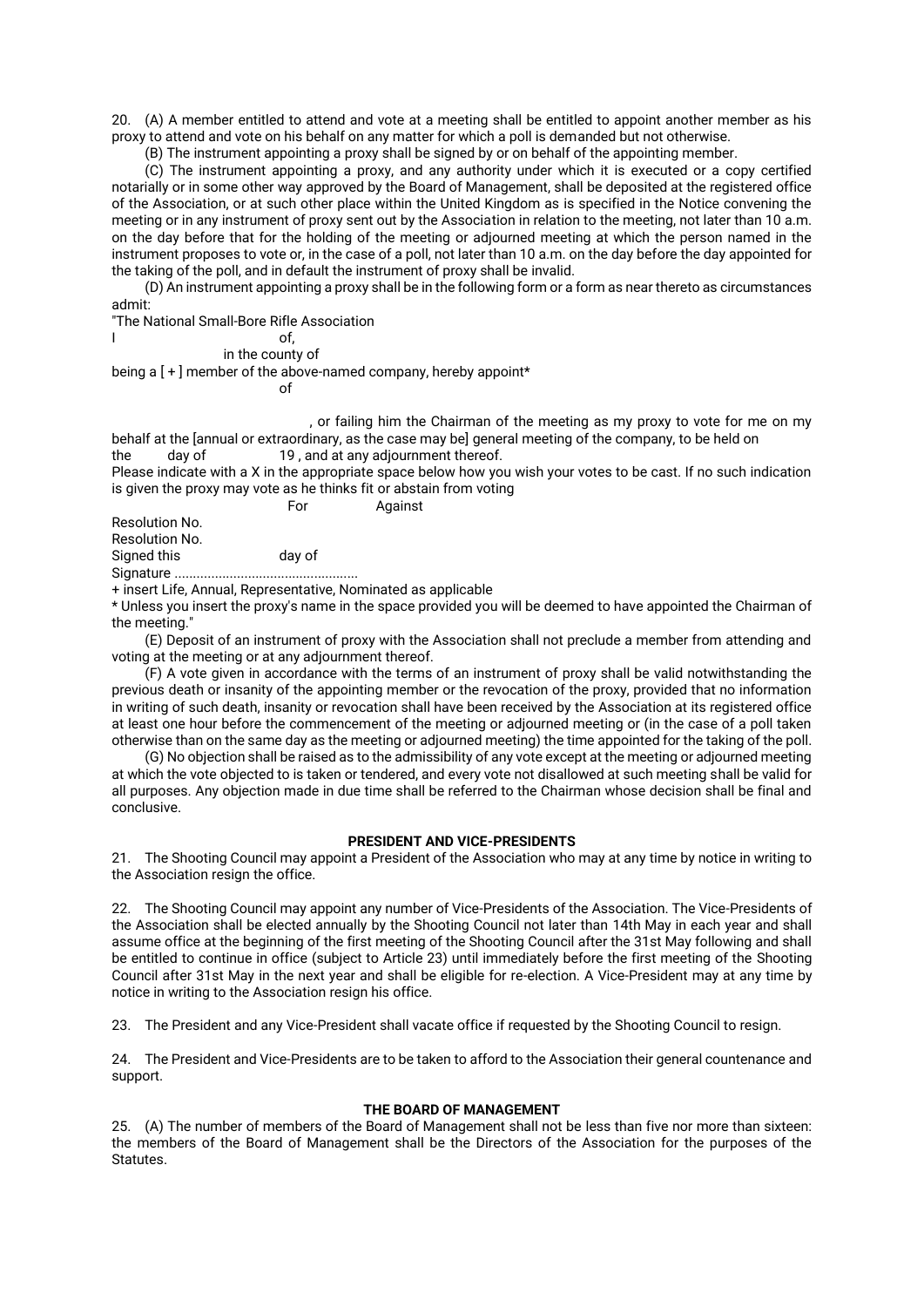(B) Only an individual who is himself either a Life Member or an Annual Member, and who has attained the age of eighteen, shall be eligible to be a member of the Board of Management.

26. (A) The Board of Management shall have up to four ex-officio members and up to twelve directly appointed members.

(B) (i) The ex-officio members of the Board of Management (subject to Article 29) shall be the Chairman, one Vice-Chairman and two Honorary Treasurers of the Association for the time being.

(ii) The persons who were immediately prior to the adoption of these Articles of Association the Chairman, the Vice-Chairmen and the Honorary Treasurers of the Association under the old Articles of Association shall be deemed to be respectively the first Chairman, the first Vice-Chairmen and the first Honorary Treasurers of the Association. The first Chairman and the first Vice-Chairmen shall retire on the date of the first meeting of the Shooting Council held after 31st May 1986.

(iii) The persons who were immediately prior to the adoption of these Articles of Association the members of the Executive Committee under the old Articles of Association shall be deemed to be the first directly appointed members of the Board of Management (together "the first Board Members").

(iv) The Shooting Council may from time to time appoint any member of the Association to be the Chairman of the Association for such period and on such terms as it thinks fit and may revoke such appointment.

(v) The Shooting Council may from time to time appoint any Life Member or Annual member to be a Vice- Chairman of the Association (but so that the number of persons so appointed holding office at the same time shall not exceed one) for such period and on such terms as it thinks fit and may revoke such appointment.

(vi) The Association in general meeting may from time to time appoint one or more persons who are Life Members or Annual Members to be an Honorary Treasurer of the Association (but so that there shall not at any time be more than two Honorary Treasurers of the Association) for such period and on such terms as they think fit (subject always to Article 28) and may revoke such appointment.

(C) Subject to paragraph (F) below the Association in general meeting may from time to time appoint one or more persons who are Life Members or Annual Members to be directly appointed members of the Board of Management (but so that the number of persons appointed by the Association in general meeting and holding office at the same time shall not exceed nine). Details of each candidate for appointment, and of any recommendation of such appointment, together with a summary of the candidate's qualifications shall in so far as is reasonably practicable be given to members at the time they receive notice of any general meeting at which any such appointment is to be considered.

(D) Subject to paragraph (F) below the Shooting Council may from time to time appoint one or more persons who are Life Members or Annual Members to be directly appointed members of the Board of Management (but so that the number of persons appointed by the Shooting Council and holding office at the same time shall not exceed three).

(E) The Board of Management may appoint a Life Member or an Annual Member to be a member of the Board of Management to fill a casual vacancy arising amongst the members of the Board of Management appointed or deemed to have been appointed by the Association in general meeting provided that the appointment does not cause the number of members of the Board of Management to exceed any number fixed as the maximum number of members of the Board of Management. A member of the Board of Management so appointed shall be deemed to have been appointed by the Association in general meeting and shall hold office only until the next following annual general meeting when he shall retire and be eligible for re-election (but he shall not be taken into account in determining the members of the Board of Management appointed by the Association in general meeting who are to retire by rotation at that meeting).

(F) The number of persons who may be appointed by the Association and the Shooting Council respectively pursuant to paragraphs (C) and (D) above shall not in each of the calendar years 1986, 1987 and 1988 exceed three and one respectively.

27. No person shall, unless recommended by the Board of Management or the Shooting Council, be appointed a member of the Board of Management at any general meeting unless, before the 1st March prior to the date of the meeting, notice signed by not less than two members of the Association entitled to attend and vote at such meeting has been given to the Association recommending that person for appointment to the Board of Management together with notice signed by that person of his willingness to be so appointed and accompanied by a summary of his qualifications.

28. (A) At every Annual General Meeting of the Association one of the Honorary Treasurers shall retire by rotation. An Honorary Treasurer so retiring shall be eligible for re-appointment.

(B) Subject to paragraph (D) below at every Annual General Meeting of the Association one-third of the directly appointed members of the Board of Management appointed by the Association in general meeting shall retire by rotation or, if their number is not three or a multiple of three, the number nearest to but not exceeding onethird shall retire (and if there are only two such members one of them shall retire and if there is only one such member he shall retire). A member of the Board of Management so retiring shall be eligible for re-appointment.

(C) Subject to paragraph (D) below at the first meeting of the Shooting Council after 31st May in each year one-third of the directly appointed members of the Board of Management appointed by the Shooting Council shall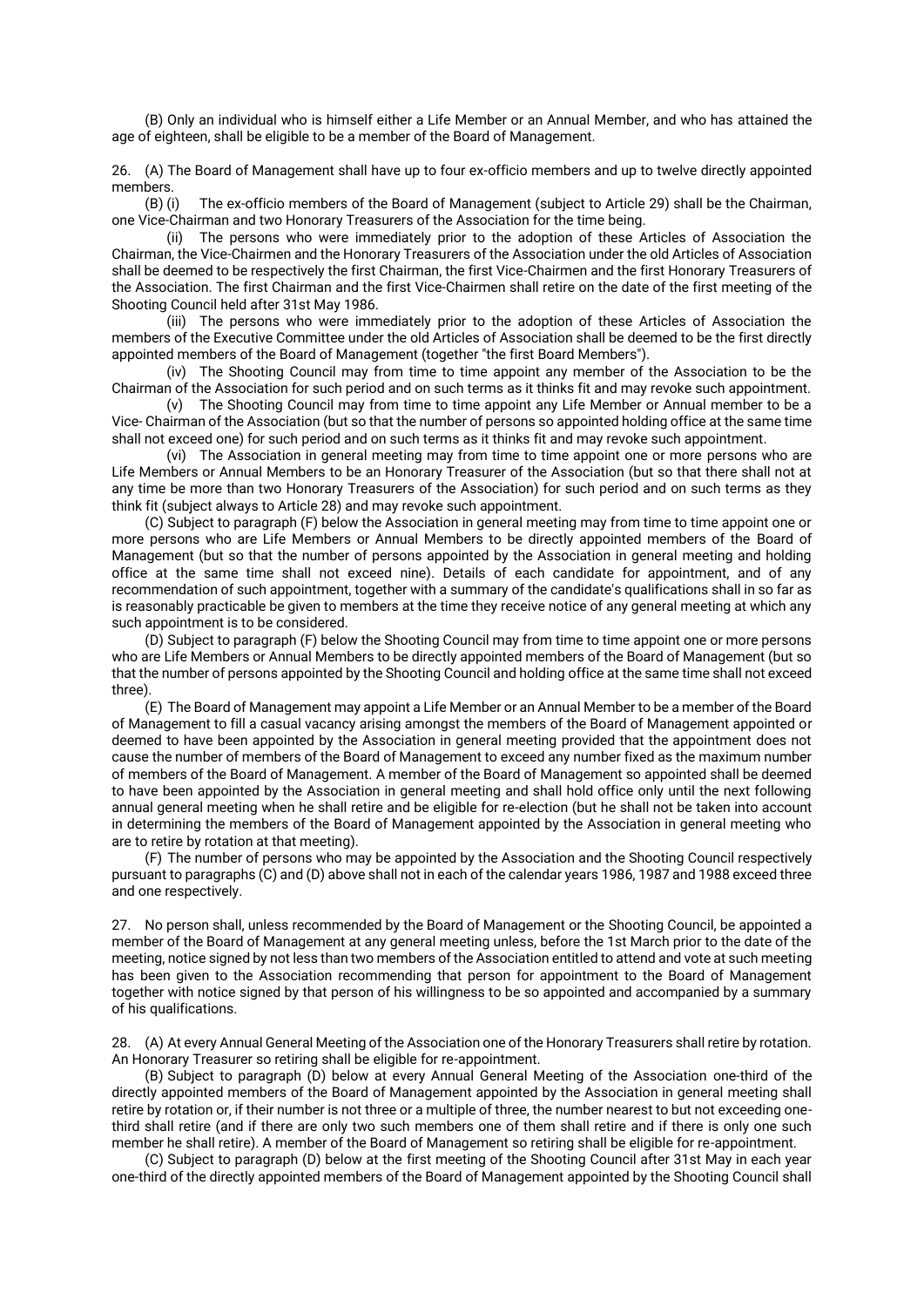retire by rotation or, if their number is not three or a multiple of three, the number nearest to but not exceeding onethird shall retire (and if there are only two such members one of them shall retire and if there is only one such member he shall retire). A member of the Board of Management so retiring shall be eligible for re-appointment.

(D) At each of the Annual General Meetings of the Association held in 1986, 1987 and 1988 the persons to retire by rotation shall be three of the first Board Members (or if there are then less than three, the remaining first Board Members). At the first meeting of the Shooting Council held after 31st May in 1986, 1987 and 1988 one of the first Board Members shall retire by rotation.

(E) The Honorary Treasurer or the members of the Board of Management so to retire by rotation shall be those who have been longest in office since their last appointment or re-appointment (as between persons who became or were last re-appointed Honorary Treasurers or members of the Board of Management, as the case may be, on the same day those to retire shall (unless they otherwise agree amongst themselves) be determined by lot).

(F) If the Association or the Shooting Council, at a meeting at which an Honorary Treasurer or a member of' the Board of Management retires by rotation, does not fill the vacancy, the retiring Honorary Treasurer or member of the Board of Management shall, if willing to act, be deemed to have been re-appointed by the Association in general meeting or by the Shooting Council, as the case may be, unless at the meeting it is resolved not to fill the vacancy or unless a resolution for the re-appointment of such person is put to the meeting and lost.

29. The office of a member of the Board of Management shall be vacated if:

(i) he ceases to be a member of the Board of Management by virtue of any provision of the Statutes or he becomes prohibited by law from being a member of the Board of Management; or

(ii) he becomes bankrupt or makes any arrangement or composition with his creditors generally; or

(iii) an order is made by a Court of competent jurisdiction by reason of his mental disorder for his detention or for the appointment of any person to exercise powers with respect of his property or affairs; or

(iv) he resigns his office by notice in writing to the Association; or

(v) he shall have been absent without permission of the Board of Management from three consecutive meetings thereof and the Board of Management resolves that his office be vacated; or

(vi) he ceases to be either a Life Member or an Annual Member of the Association; or

(vii) he is called upon to resign by notice in writing signed by a majority of the members of the Board of Management for the time being; or

(viii) he holds any office under the Association to which any remuneration is attached.

# **PROCEEDINGS & POWERS OF THE BOARD OF MANAGEMENT**

30. (A) The Board of Management shall meet at least nine times in each calendar year and subject hereto may meet, adjourn and otherwise regulate its meetings as it thinks fit. The quorum necessary for the transaction of business shall be six. The Chairman of the Association or, in his absence, one of the Vice-Chairmen shall be entitled to preside at every meeting. Questions arising at any meeting shall be decided by a majority of votes. In the case of an equality of votes, the chairman of the meeting shall have a second or casting vote. Not less than 72 hours' notice of a meeting shall be given to all members of the Board of Management. Meetings shall be summoned by the Secretary at the request of the Chairman or any two members of the Board of Management.

(B) A meeting of the Board of Management at which a quorum is present may exercise all the powers exercisable by the Board of Management.

31. The Board of Management may from time to time elect one of its number to be a Vice-Chairman of the Association (but so that the number of persons so appointed holding office at the same time shall not exceed one) for such period and on such terms as it thinks fit and may revoke such appointment.

32. The Board of Management may from time to time appoint and discharge such members of the Association as they think fit to assist them in the discharge of their duties, and allot designations of office to such members, but no such appointment or designation shall thereby constitute such person a member of the Board of Management for any purpose whatsoever, nor shall such person be entitled to attend any meeting of the Board of Management except by invitation nor in any case to vote thereat.

33. The Board of Management may delegate any of their powers to the Shooting Council or to any other committee or committees consisting of such members of the Board of Management or of the Association as it shall think fit provided always that the chairman of any committee so formed shall be appointed by the Board of Management and that the Shooting Council shall be asked to appoint not less than one half of the members of any committee established for the purpose of the conduct or administration of the sport of target shooting, and any committee so formed shall, in exercise of the powers so delegated, conform to any regulations imposed on it by the Board of Management. The meetings and proceedings of any such committee shall be governed by the provisions of these Articles for regulating the meetings and proceedings of the Board of Management so far as applicable and so far as the same shall not be superseded by any regulations made by the Board of Management.

34. The Board of Management may exercise all such powers and do all such acts and things as the Association is by its Memorandum of Association or otherwise authorised to exercise and do and are not hereby or by statute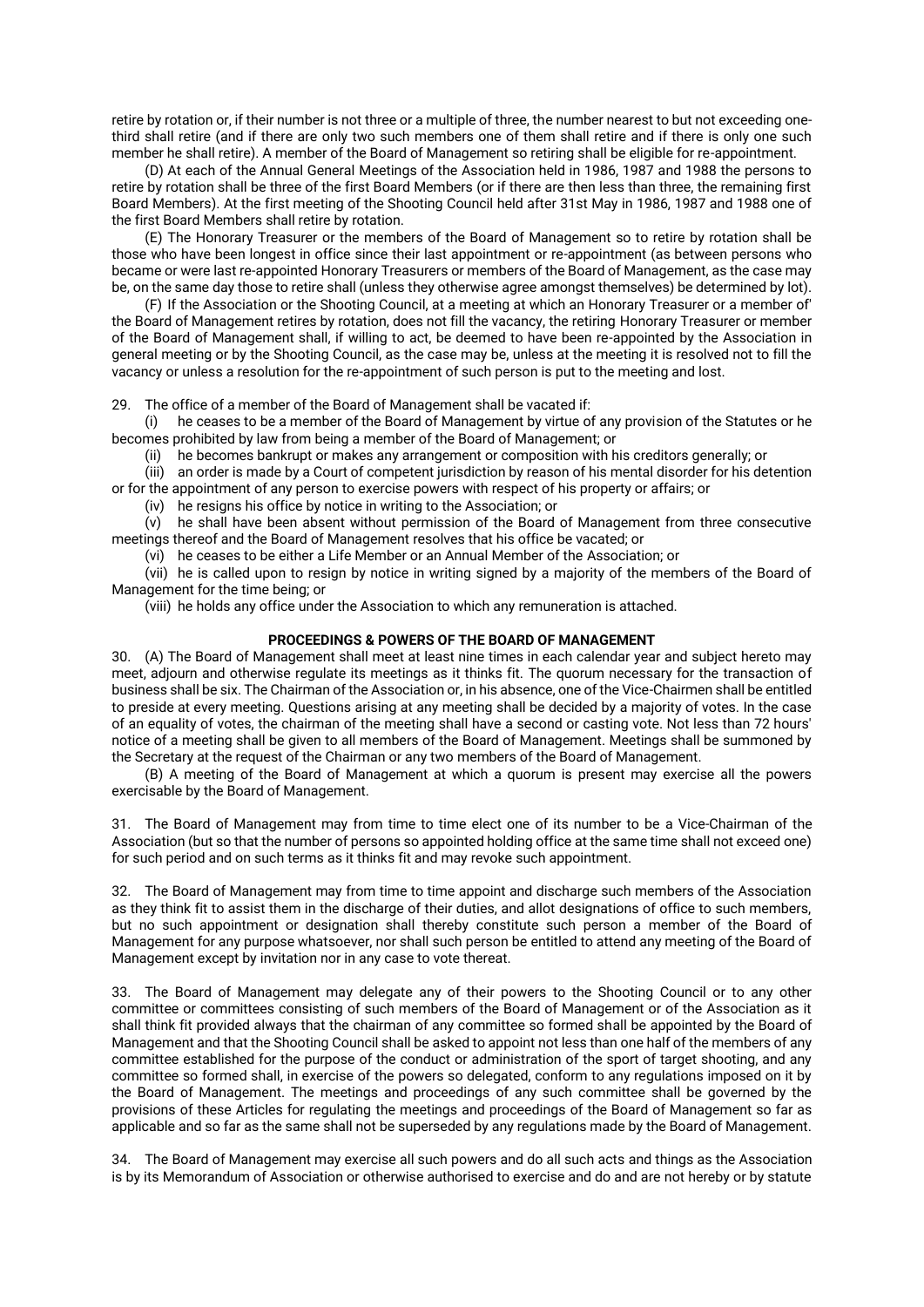directed or required to be exercised or done by the Association in general meeting, but subject nevertheless to the provisions of the Statutes and of these Articles and to any regulations not being inconsistent with these Articles from time to time made by the Association in general meeting.

35. The Board of Management may exercise all the powers of the Association to borrow money and to mortgage or charge its undertaking and property or any part thereof, and to issue debentures, debenture stock and other securities, whether outright or as security for any debt, liability or obligation of the Association or any third party.

36. The Board of Management shall have power to make, alter and repeal bye-laws regulating the admission of members and of visitors to any premises of or occupied by the Association, for the conduct and safety of such persons thereon and for the operation of vehicles and equipment thereat provided always that no bye-laws shall affect or repeal anything contained in the Memorandum of Association or these Articles, or in the rules and conditions for competitions established by the Shooting Council. It shall be the duty of the Board of Management to publish and the duty of members to acquaint themselves with such bye-laws and the directions of any member of the Association so authorised by the Board of Management and to ensure as far as possible such compliance on the part of any visitor as aforesaid.

37. The Board of Management shall cause Minutes to be made in books kept for the purpose:

(i) of all appointments of officers made by the Board of Management;

 $\overrightarrow{(ii)}$  of the names of members of the Board of Management present at each meeting thereof and of any committee thereof; and

(iii) of all proceedings at meetings of the Association, or any class of members thereof, and of the Board of Management and of committees thereof.

# **THE SHOOTING COUNCIL**

38 The Shooting Council shall consist (subject to Article 39) of the members of the Board of Management, the Nominated Members of the Association, and in the period from the date of adoption of these Articles of Association to 31st May 1986 not more than twenty-one Administrative Members, in the period from 1st June 1986 to 31st May 1987 not more than seventeen Administrative Members, in the period from 1st June 1987 to 31st May 1988 not more than thirteen Administrative Members and on and from 1st June 1988 not more than nine Administrative Members. The persons who were immediately prior to the adoption of these Articles of Association Administrative Members elected pursuant to the old Articles of Association shall be deemed to be the first Administrative Members.

39. (A) The Shooting Council may from time to time appoint any member of the Association to be an Administrative Member of the Shooting Council, either to fill a casual vacancy or as an addition to the existing Administrative Members (but so that the total number of Administrative Members holding office at the same time shall not exceed the relevant maximum number laid down by Article 38).

(B) No person other than an Administrative Member of the Shooting Council retiring at a meeting of the Shooting Council shall be eligible for appointment as an Administrative Member of the Shooting Council at that meeting unless within such time limit as may from time to time be determined by the Secretary there shall have been left at the registered office of the Association notice in writing, signed by at least two members of the Shooting Council, recommending the appointment of such person as an Administrative Member of the Shooting Council accompanied by a signed statement of the person recommended that he will accept such appointment together with a summary of his qualifications.

(C) Subject to paragraph (D) below at the first meeting of the Shooting Council after 31st May in each year one-third of the Administrative Members for the time being or if their number is not three or a multiple of three then the number nearest one-third shall retire from office (and if there are only two such members one of them shall retire and if there is only one such member he shall retire). A retiring Administrative Member shall be eligible for reappointment.

(D) At the first meeting of the Shooting Council held after 31st May 1986, 1987 and 1988 the persons to retire by rotation shall be seven of the first Administrative Members (or if there are then less than seven, the remaining first Administrative Members).

(E) The Administrative Members to retire in every year shall be those who have been longest in office since their last appointment or re-appointment (as between persons who became Administrative Members on the same day those to retire shall (unless they otherwise agree amongst themselves) be determined by lot).

40. The office of Member of the Shooting Council shall be vacated if:

(i) he becomes bankrupt or makes any arrangement or composition with his creditors generally; or

(ii) an order is made by a Court of competent jurisdiction by reason of his mental disorder for his detention or for the appointment of any person to exercise powers with respect of his property or affairs; or

(iii) he resigns his office by notice in writing to the Association; or

(iv) being an Administrative Member he shall have been absent without permission of the Shooting Council from three consecutive meetings thereof and the Shooting Council resolves that his office be vacated; or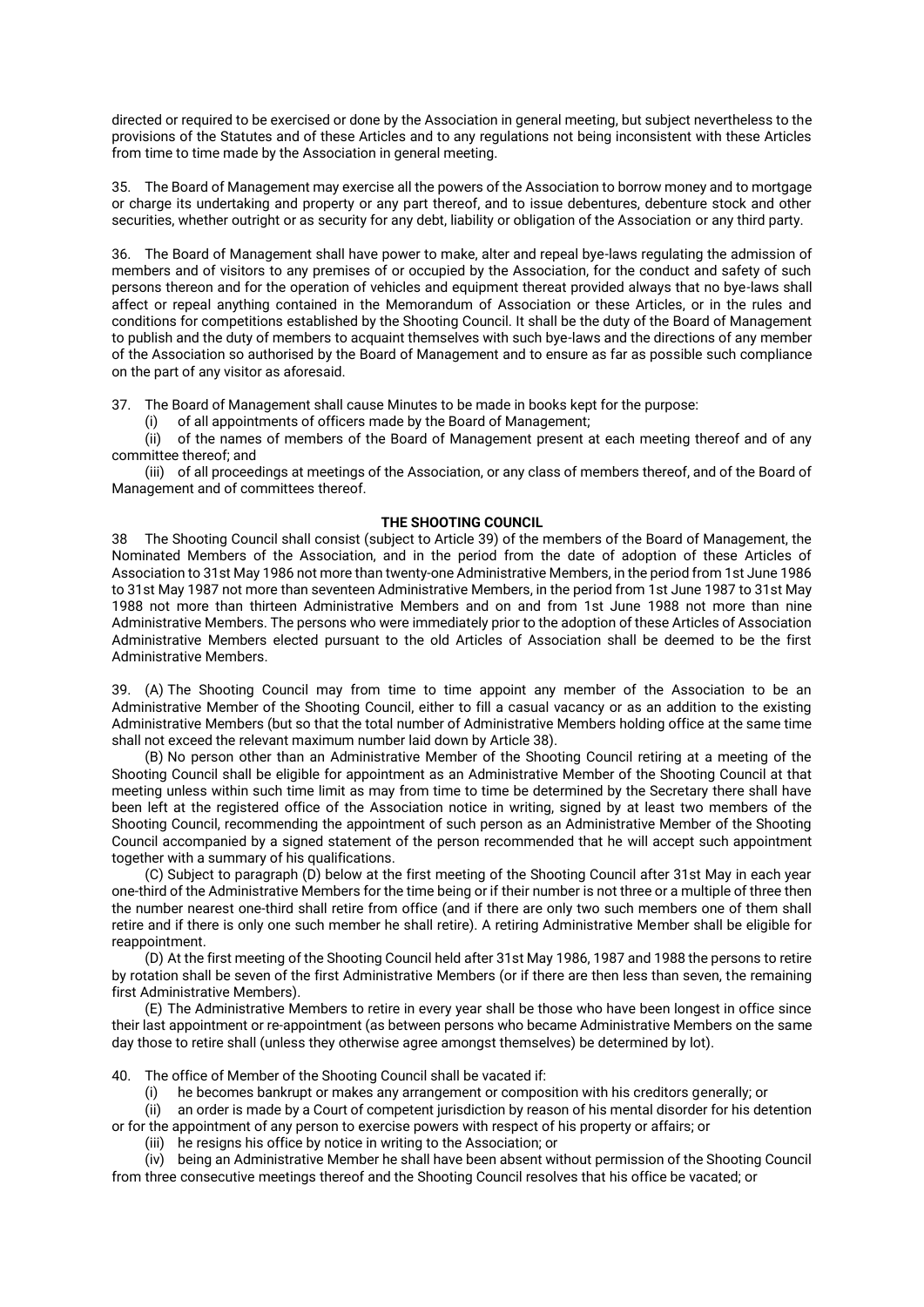(v) he ceases to be a member of the Association; or

(vi) he is called upon to resign by notice in writing signed by a majority of the members of the Shooting Council for the time being; or

(vii) being a member of the Board of Management, he ceases to be such a member; or

(viii) being a Nominated Member of the Association, the County Association by which he shall have been nominated shall cease to be affiliated to the Association; or

(ix) being a Nominated Member the County Association which nominated him withdraws his nomination.

# **PROCEEDINGS OF THE SHOOTING COUNCIL**

41. The Board of Management shall convene not less than two and not more than six meetings of the Shooting Council in any calendar year, giving not less than twenty-eight days' notice of items for discussion or determination. The business of the Shooting Council shall be:

- (i) the appointment of the President and Vice-President(s) of the Association;
- (ii) the appointment of the Chairman of the Association;
- (iii) the appointment of one Vice-Chairman of the Association;
- (iv) the appointment of up to three members of the Board of Management;
- (v) the appointment of Administrative Members of the Shooting Council;

(vi) the establishment of rules or conditions for competition in target shooting for all the disciplines governed by the Association;

- (vii) making recommendations to the Board of Management on all aspects of the sport of target shooting;
- (viii) determining Shooting Matters; and

(ix) the election of members to serve on such committees as may be established by the Board of Management for the conduct and administration of the sport of target shooting.

If the Shooting Council does not carry out any of the above with due expedition the Board of Management may take such action and make such determinations as it shall regard as being in the interests of the Association.

42. The quorum necessary for the transaction of the business of the Shooting Council shall be ten.

43. The Shooting Council may convene its meetings. Subject to these Articles the meetings and proceedings of the Shooting Council shall be governed by the provisions of these Articles for regulating the meetings and proceedings of the Board of Management so far as applicable.

# **VALIDITY OF DECISIONS**

44. All acts done at any meeting of the Board of Management, or of the Shooting Council, or of any committee or sub-committee, or by any person acting as a Member of the Board of Management, shall, notwithstanding that it shall afterwards be discovered that there was some defect in the appointment or continuance in office of such Member of the Board of Management or of the Shooting Council or of any committee or sub-committee or persons acting as aforesaid, or that they or any of them were disqualified, be as valid as if every such person had been duly appointed or had duly continued to be in office and was qualified to be a Member of the Board of Management or of the Shooting Council or of any committee or sub-committee as the case may be.

45. A resolution in writing, approved without qualification and signed by not less than three-quarters of the members of the Board of management or of the Shooting Council or of any committee or sub-committee shall be as valid and effectual as if it had been passed at a meeting duly called and constituted.

# **THE SEAL**

46. The Seal of the Association shall not be affixed to any instrument, except by the authority of a resolution of the Board of Management and in the presence of at least two members of the Board of Management and the Secretary of the Association, all of whom shall sign such instrument.

# **PRIVILEGES OF MEMBERS**

47. (A) The members of the Association and the members of the Clubs shall be entitled to the distribution of rifles and pistols and accessories to rifles and pistols and rifle and pistol ranges and to ammunition subject to any relevant provisions of the Firearms Acts (as amended from time to time) so far as the Board of Management is able to supply them, on the payment of such sums as the Board of Management may from time to time determine. Rifles and pistols, accessories or ammunition may be supplied to the Associations or the Clubs subject to the provisions of the Firearms Acts (as amended from time to time) as aforesaid.

(B) All members of the Association and members of Clubs who comply with the regulations and meet the conditions specified for any particular match or competition shall have the privilege of competing in each match or competition whether conducted by the Association or any of its affiliated organisations and of qualifying for such awards as may be established by the Association or its affiliated organisations.

(C) All members shall have the privilege of requesting and receiving from the Association such advice and assistance as may be currently available concerning weapons, ammunition and accessories, range construction, organisation of clubs and competitions.